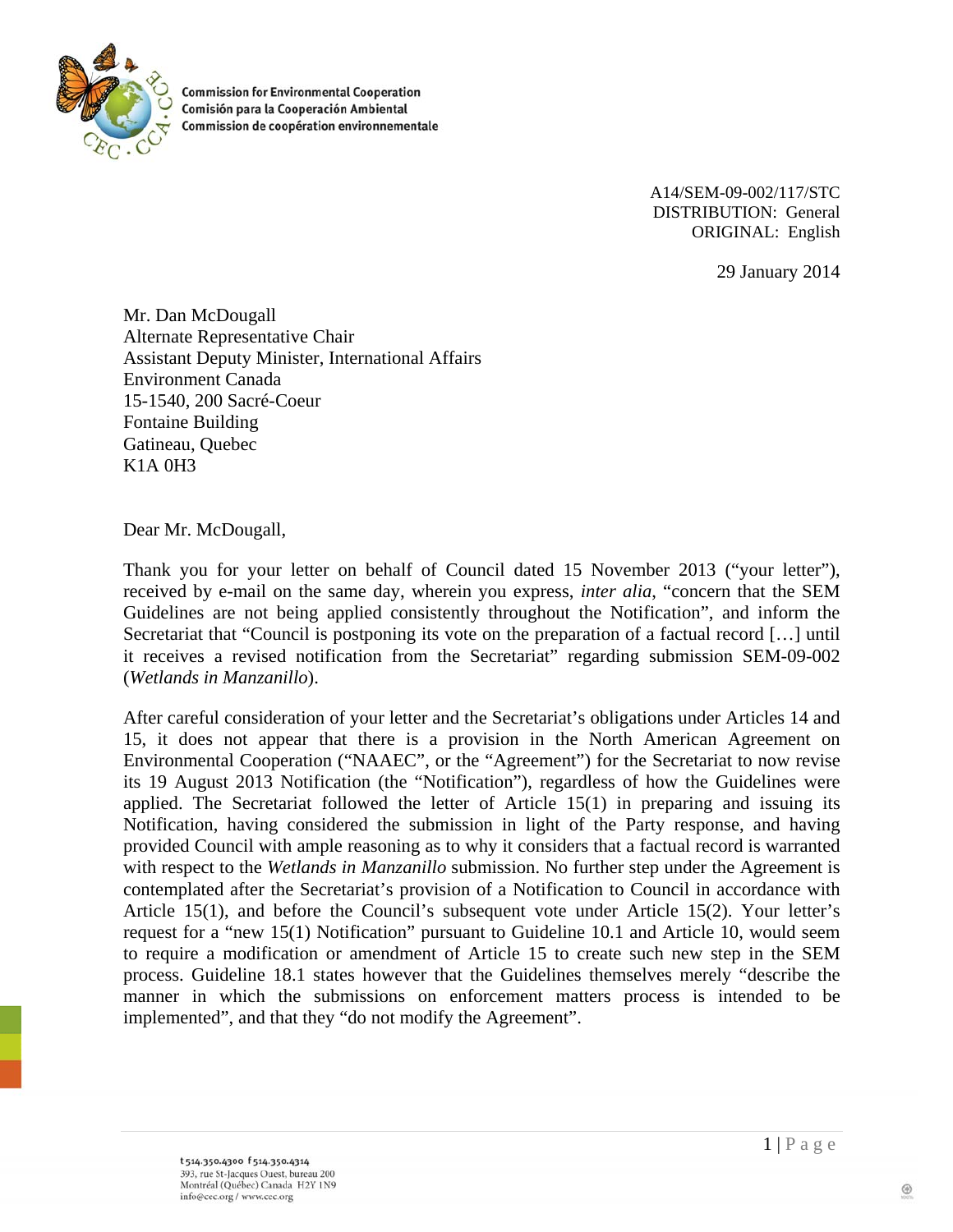

**Commission for Environmental Cooperation** Comisión para la Cooperación Ambiental Commission de coopération environnementale

The foregoing notwithstanding, the Secretariat wishes to facilitate Council's prompt vote under Article 15(2), and sets out in following how and why both the old and new Guidelines were referred to in the Notification.

First, the Secretariat did not apply the Guidelines, old or new, in any way that was central to the substance of its reasoning that a factual record is warranted with respect to the *Wetlands in Manzanillo* submission. Rather, the Secretariat followed the letter of Article 15(1) in preparing its Notification, in line with longstanding practice. The language of Article 15(1) leaves the Secretariat broad discretion to determine the form and content of its Notification to Council, and this discretion was applied where references to the Guidelines were included in the Notification.

Second, the submission itself was filed on 4 February 2009, and Mexico's response was filed on 11 October 2010. When Mexico cited to a Guideline in its response, the Secretariat in its Notification consequently referred to the contemporaneous text of that Guideline, as the Secretariat stated in paragraph 81 of the Notification. The Guidelines in effect for the submission and response (the old Guidelines) were the only Guidelines that the Secretariat *could* consider with respect to this submission, by operation of Article 15(1). As noted above, the Secretariat is obliged to consider the submission in light of the response, and both of those documents were drafted under the "old" Guidelines. Although the new Guidelines were adopted while the Secretariat was still processing its Article 15(1) Notification, it did not appear to be feasible, fair to the Party and submitter, or in accordance with rules of due process, to re-open the submission and response, and somehow retroactively apply the new Guidelines to earlier stages of the process that had already concluded. Thus the Secretariat continued in the Notification to refer generally to the Guidelines that were applicable at the time of the submission and response.

There is only one reference to any particular new Guideline in the body of the Notification; that in paragraph 109. However, the Secretariat was not "applying" a new Guideline in paragraph 109. The reference to new Guideline 9.5 in paragraph 109 was also not central to the Secretariat's reasoning that a factual record is warranted. Rather, as the Secretariat made clear in footnote 182 of the Notification, the Secretariat was following long-established practice, predating the new Guidelines, in arriving at its determination. The reference to new Guideline 9.5 in paragraph 109 thus did not result in an inconsistent application of the old and new Guidelines, as it was not an application *per se* of the new Guideline in question. Likewise, the Secretariat's reference in passing to the "revised Guidelines" generally in paragraph 137 was not central to the Secretariat's reasoning that a factual record is warranted.

Your letter on the one hand states that the new Guidelines apply *in toto* to all active submissions, yet, on the other it states that Guideline 19.3 would not apply to the *Wetlands in Manzanillo* submission, because the Guidelines "were modified while the Secretariat was preparing the Notification". No further legal or procedural explanation of how and which new Guidelines should be applied retroactively to active submissions (and responses) which were filed under the old Guidelines, is provided.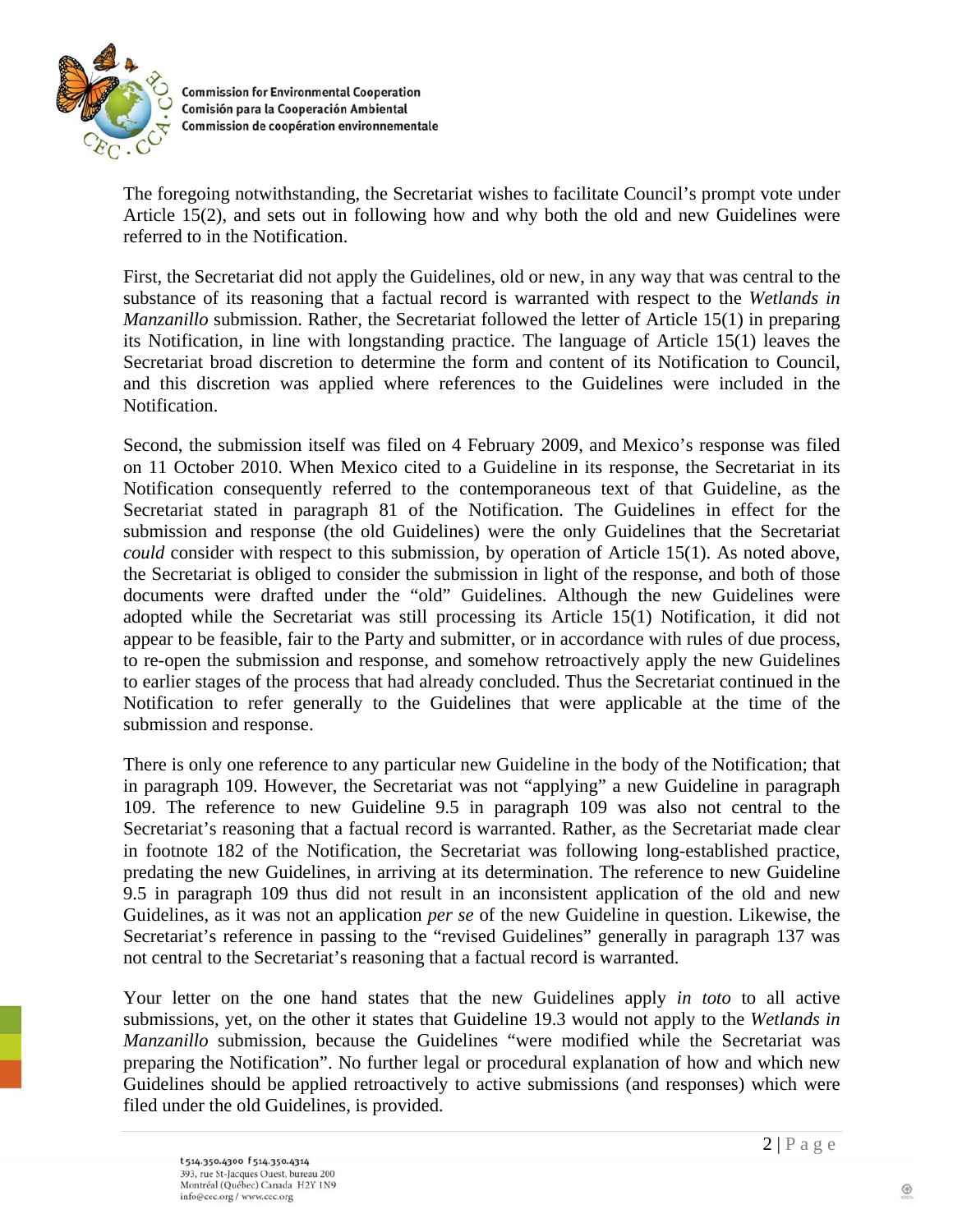

**Commission for Environmental Cooperation** Comisión para la Cooperación Ambiental Commission de coopération environnementale

In order to obtain further guidance concerning any retroactive application of the new Guidelines, whether in whole or in part, to submissions and other documents filed under the old Guidelines, I propose that Secretariat staff discuss the legal and procedural matters your letter raises, together with Party representatives at an appropriate time in the near future.

The Secretariat hopes in any event that the additional reasoning provided in this letter will now facilitate Council's prompt Article 15(2) vote on the Secretariat's Article 15(1) Notification. A table is enclosed with this letter providing additional information about how the Guidelines were referred to in the Notification.

## Sincerely, **Secretariat of the Commission for Environmental Cooperation**

Oras ana Carenado

Irasema Coronado, Ph.D. Executive Director

Enc: Table of references to the Guidelines

cc: Mr. Enrique Lendo, Alternate Representative for Mexico Ms. Jane Nishida, Acting Alternate Representative for the United States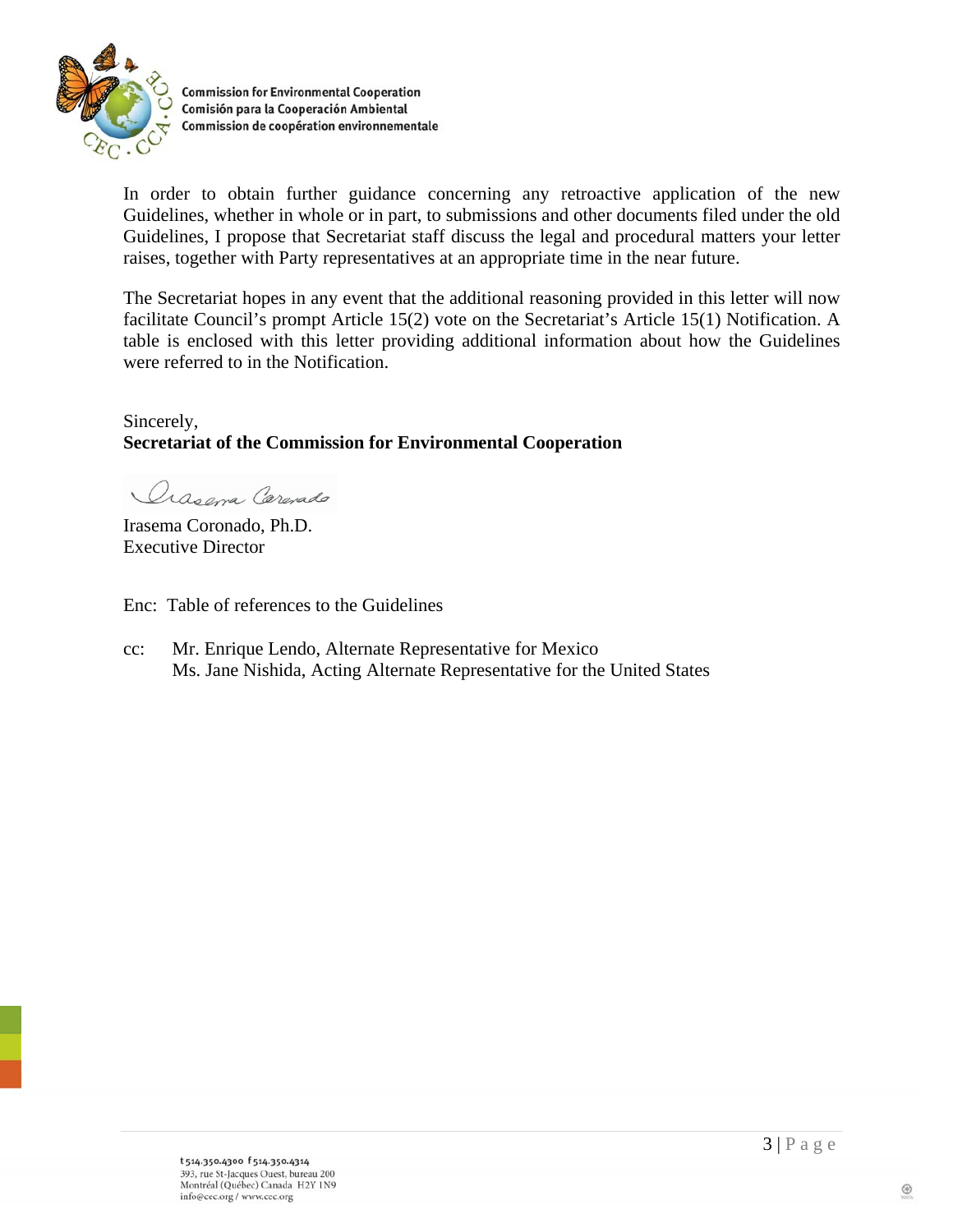| <b>Old Guidelines</b>                                                                                                                                                                                                                                                                                                                                                                                                                                                                                                                                                                                                                                                                                                                                                  | <b>Current Guidelines</b>                                                                                                                                                                                                                                                                                                                                                                                                                                                                                                                                                                                                                                                                                                                                                                                                                                                                                                | References to the Guidelines in the Wetlands in<br><b>Manzanillo Article 15(1) Notification</b>                                                                                                                                                                                                                                                                                                                                                                                         | <b>Effect of reference to the</b><br><b>Guidelines on the reasoning</b><br>in the Notification                                                |
|------------------------------------------------------------------------------------------------------------------------------------------------------------------------------------------------------------------------------------------------------------------------------------------------------------------------------------------------------------------------------------------------------------------------------------------------------------------------------------------------------------------------------------------------------------------------------------------------------------------------------------------------------------------------------------------------------------------------------------------------------------------------|--------------------------------------------------------------------------------------------------------------------------------------------------------------------------------------------------------------------------------------------------------------------------------------------------------------------------------------------------------------------------------------------------------------------------------------------------------------------------------------------------------------------------------------------------------------------------------------------------------------------------------------------------------------------------------------------------------------------------------------------------------------------------------------------------------------------------------------------------------------------------------------------------------------------------|-----------------------------------------------------------------------------------------------------------------------------------------------------------------------------------------------------------------------------------------------------------------------------------------------------------------------------------------------------------------------------------------------------------------------------------------------------------------------------------------|-----------------------------------------------------------------------------------------------------------------------------------------------|
| 6.2 After receipt of such notification from the<br>Secretariat, the Submitter will have 30 days to<br>provide the Secretariat with a submission that<br>conforms to the criteria of article 14(1) of the<br>Agreement and to the requirements set out in<br>these guidelines<br>10.1 If the Secretariat considers that the<br>submission, in light of any response provided by<br>the Party or after the response period has<br>expired, warrants developing a factual record,<br>the Secretariat will so inform the Council. When<br>the Secretariat informs the Council that it<br>considers that a factual record is warranted, the<br>Secretariat will provide sufficient explanation of<br>its reasoning to allow the Council to make an<br>informed decision. [] | 6.2 After receipt of such notification from the<br>Secretariat, the Submitter will have 30 days to<br>provide 60 working days to provide the<br>Secretariat with a submission that conforms to<br>the criteria of Article 14(1) of the Agreement and<br>to the requirements set out in these guidelines.<br>10.1 If the Secretariat considers that the<br>submission, in light of any response provided by<br>the Party or after the response period has<br>expired, warrants developing a factual record,<br>the Secretariat will so inform the Council. When<br>the Secretariat informs the Council that it<br>considers that a factual record is warranted, the<br>Secretariat will provide sufficient explanation of<br>its reasoning to allow the Council to make an<br>informed decision. The Secretariat will provide its<br>recommendation and reasoning in all three<br>official languages of the Commission.[] | ¶6. [] On the basis of section 6.2 of the Guidelines for<br>Submissions on Enforcement Matters under Articles 14<br>and 15 of the North American Agreement on<br>Environmental Cooperation (the "Guidelines"), the<br>Secretariat notified the Submitters that they had 30 days<br>to revise their submission. $^{1}[]$<br>¶8. [] In this notification, and in accordance with<br>section 10.1 of the Guidelines, the Secretariat explains<br>below the reasons for its recommendation. | No substantive effect.<br>No substantive effect.                                                                                              |
| Idem.                                                                                                                                                                                                                                                                                                                                                                                                                                                                                                                                                                                                                                                                                                                                                                  | Idem.                                                                                                                                                                                                                                                                                                                                                                                                                                                                                                                                                                                                                                                                                                                                                                                                                                                                                                                    | ¶61. In accordance with NAAEC Article 15(1) and section<br>10.1 of the Guidelines, the Secretariat proceeds to state<br>its reasons for recommending to the Council the<br>preparation of a factual record, []                                                                                                                                                                                                                                                                          | No substantive effect. The<br>reasoning requirement being<br>followed is that in Article<br>15(1), and old GL merely 10.1<br>reiterates that. |

<sup>&</sup>lt;sup>1</sup> SEM-09-002 (Wetlands in Manzanillo) Determination pursuant to Article 14(1) (9 October 2009), <http://goo.gl/5cPzU> (viewed on 19 August 2013) [Article 14(1) Determination].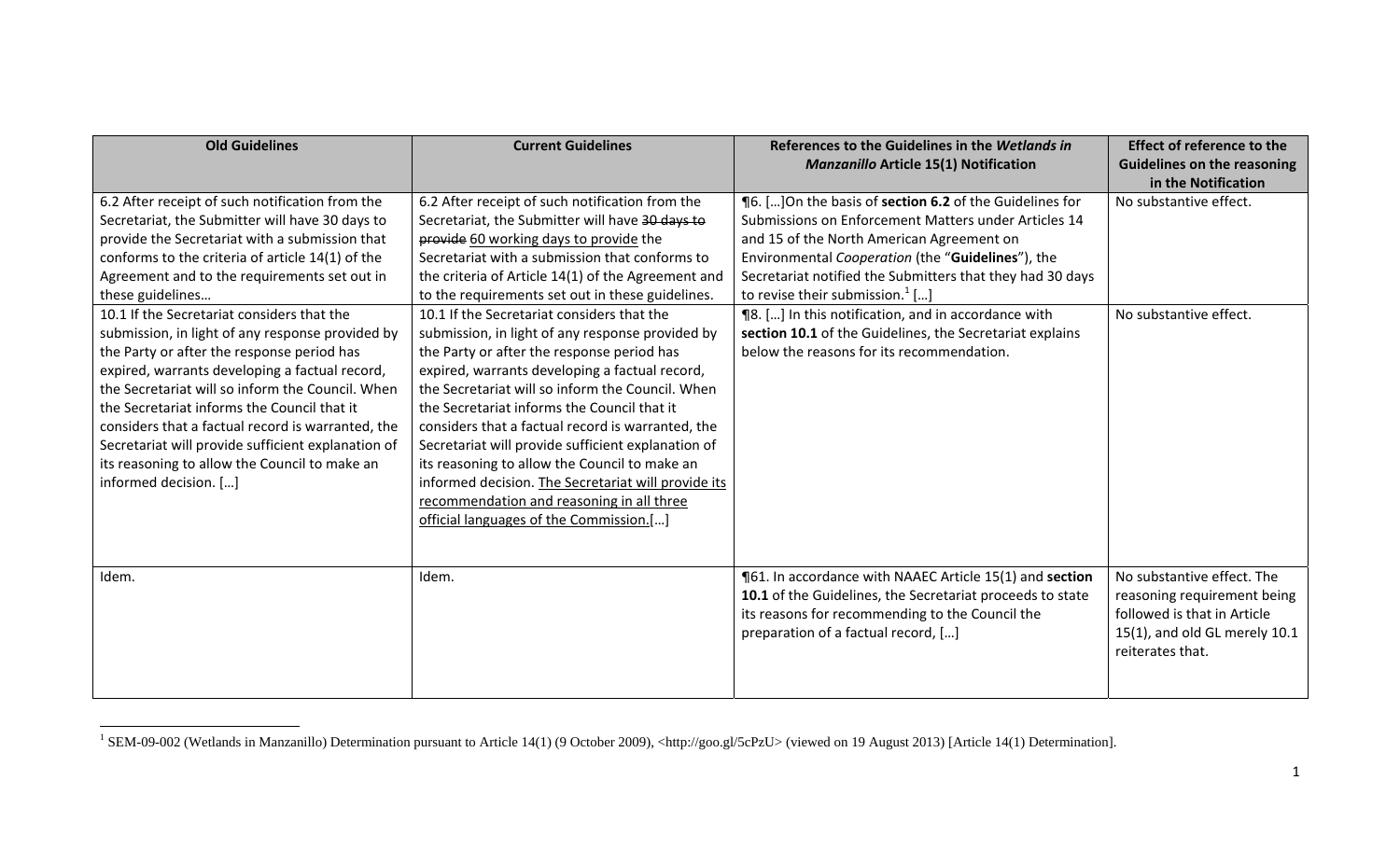| <b>Old Guidelines</b>                                                                                                                                                                                                                                                                                                                                                                              | <b>Current Guidelines</b>                                                                                                                                                                                                                                                                                                                                                                                                                                                                                                                                                                                                                                                                                                                                                                                                                                                                                                                                                      | References to the Guidelines in the Wetlands in<br><b>Manzanillo Article 15(1) Notification</b>                                                                                                                                                     | <b>Effect of reference to the</b><br><b>Guidelines on the reasoning</b><br>in the Notification                                                                                           |
|----------------------------------------------------------------------------------------------------------------------------------------------------------------------------------------------------------------------------------------------------------------------------------------------------------------------------------------------------------------------------------------------------|--------------------------------------------------------------------------------------------------------------------------------------------------------------------------------------------------------------------------------------------------------------------------------------------------------------------------------------------------------------------------------------------------------------------------------------------------------------------------------------------------------------------------------------------------------------------------------------------------------------------------------------------------------------------------------------------------------------------------------------------------------------------------------------------------------------------------------------------------------------------------------------------------------------------------------------------------------------------------------|-----------------------------------------------------------------------------------------------------------------------------------------------------------------------------------------------------------------------------------------------------|------------------------------------------------------------------------------------------------------------------------------------------------------------------------------------------|
| No specific Guideline quoted here                                                                                                                                                                                                                                                                                                                                                                  |                                                                                                                                                                                                                                                                                                                                                                                                                                                                                                                                                                                                                                                                                                                                                                                                                                                                                                                                                                                | ¶76. Bearing in mind the foregoing considerations, the<br>Secretariat analyzed the supporting information in the<br>submission and found that it met the requirements of<br>NAAEC Article 14(1)(c), and the relevant Guidelines.                    | No substantive effect.                                                                                                                                                                   |
| 9.4 If the Party informs the Secretariat that the<br>matter raised in the submission is the subject of<br>a pending judicial or administrative proceeding,<br>as defined in Article 45(3) of the Agreement, the<br>Secretariat will proceed no further with the<br>submission, and will notify the Submitter and<br>the Council of its reason(s) and that the<br>submission process is terminated. | 9.4 If the Party informs the Secretariat that the<br>matter raised in the submission is the subject of<br>a pending judicial or administrative proceeding,<br>as defined in Article 45(3) of the Agreement, the<br>Secretariat will proceed no further with the<br>submission, and will notify the Submitter and the<br>Council of its reason(s) and that the submission<br>process is terminated. in its response that it is<br>not failing to "effectively enforce its<br>environmental law" pursuant to Article 45(1)(a)<br>or (b), the Party response should provide<br>sufficient information to explain how the Party's<br>action or inaction:<br>(a) reflects a reasonable exercise of discretion in<br>investigatory,<br>of<br>prosecutorial,<br>respect<br>regulatory or compliance matters; or<br>(b) results from bona fide decisions to allocate<br>resources to enforcement in respect of other<br>environmental matters determined to have<br>higher priorities. | <b>181. Section 9.4 of the Guidelines in effect at the time of</b><br>the submission and which apply to this notification,<br>obligate the Secretariat to state its reasons when<br>considering the alleged existence of pending<br>proceedings. [] | No substantive effect. The<br>Secretariat provided its<br>reasons in conformity with its<br>longstanding practice to<br>provide reasons. Reference<br>to the Guideline was pro<br>forma. |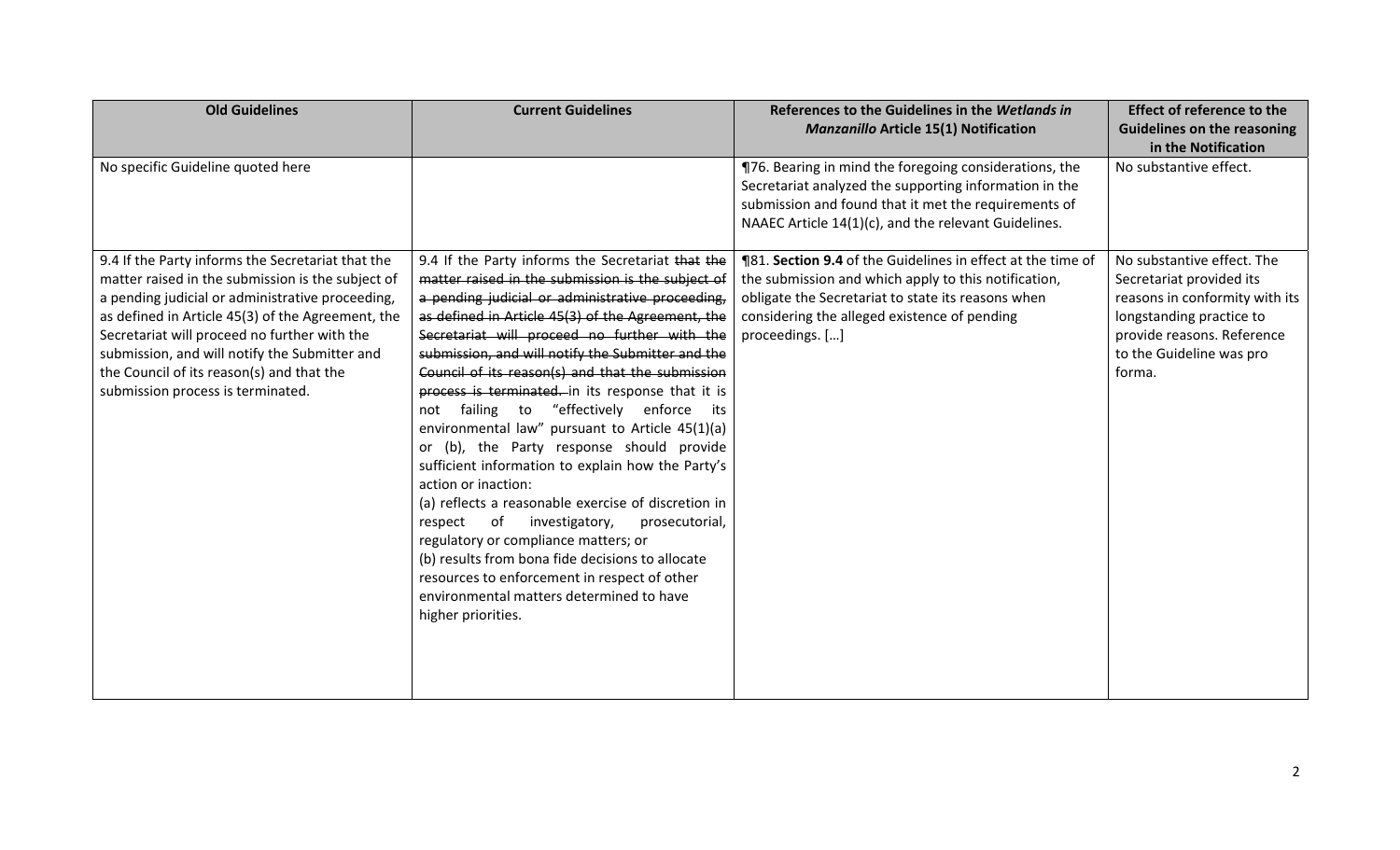| <b>Old Guidelines</b>                                                                                                                                                                                                                                                                                                                                                                                                                    | <b>Current Guidelines</b>                                                                                                                                                                                                                                                                                                                                                                                                                | References to the Guidelines in the Wetlands in<br><b>Manzanillo Article 15(1) Notification</b>                                                                                                                                                                                                                                                                                                                                                                                                  | <b>Effect of reference to the</b><br><b>Guidelines on the reasoning</b>                                                                                                                                                      |
|------------------------------------------------------------------------------------------------------------------------------------------------------------------------------------------------------------------------------------------------------------------------------------------------------------------------------------------------------------------------------------------------------------------------------------------|------------------------------------------------------------------------------------------------------------------------------------------------------------------------------------------------------------------------------------------------------------------------------------------------------------------------------------------------------------------------------------------------------------------------------------------|--------------------------------------------------------------------------------------------------------------------------------------------------------------------------------------------------------------------------------------------------------------------------------------------------------------------------------------------------------------------------------------------------------------------------------------------------------------------------------------------------|------------------------------------------------------------------------------------------------------------------------------------------------------------------------------------------------------------------------------|
| 17.2 The Secretariat will safeguard from<br>disclosure any information provided by the<br>Council or a Party and designated as<br>confidential.                                                                                                                                                                                                                                                                                          | 17.2 The Secretariat will safeguard from<br>disclosure any information provided by the<br>Council or a Party and designated as confidential.                                                                                                                                                                                                                                                                                             | ¶81. [] Mexico classified the information relating to the<br>pending proceedings as confidential, in accordance with<br>Article 39(2) of the Agreement and section 17.2 of the<br>Guidelines. Therefore, and insofar as possible, in this<br>notification the Secretariat provides for the public and for<br>the other NAAEC Parties, its reasoning with respect to the<br>pending proceedings of which Mexico gave notice, taking<br>care not to reveal information classified as confidential. | in the Notification<br>No substantive effect. The<br>Secretariat primarily<br>safeguarded the information<br>pursuant to Article 39(2) of<br>the Agreement. GL 17.2<br>merely reiterates the<br>obligation in Article 39(2). |
| 17.3 Given the fact that confidential or<br>proprietary information provided by a Party, a<br>non-governmental organization or a person may<br>substantially contribute to the opinion of the<br>Secretariat that a factual record is, or is not,<br>warranted, contributors are encouraged to<br>furnish a summary of such information or a<br>general explanation of why the information is<br>considered confidential or proprietary. | 17.3 Given the fact that confidential or<br>proprietary information provided by a Party, a<br>non-governmental organization or a person may<br>substantially contribute to the opinion of the<br>Secretariat that a factual record is, or is not,<br>warranted, contributors are encouraged to<br>furnish a summary of such information or a<br>general explanation of why the information is<br>considered confidential or proprietary. | ¶82. Guided by the transparency objectives of the<br>Agreement, which are also given expression in Article<br>$142$ the Secretariat recalls that section 17.3 of the<br>Guidelines <sup>3</sup> invites the Parties to provide a summary of<br>confidential information []                                                                                                                                                                                                                       | No substantive effect.                                                                                                                                                                                                       |

<sup>&</sup>lt;sup>2</sup> NAAEC, Article 1(h): "The objectives of this Agreement are to: ... promote transparency and public participation in the development of environmental laws, regulations and policies; ...."  $3$  Guidelines, paragraph 17.3:

Given the fact that confidential or proprietary information provided by a Party ... may substantially contribute to the opinion of the Secretariat that a factual record is, or is not, warranted, contributors are encouraged summary of such information…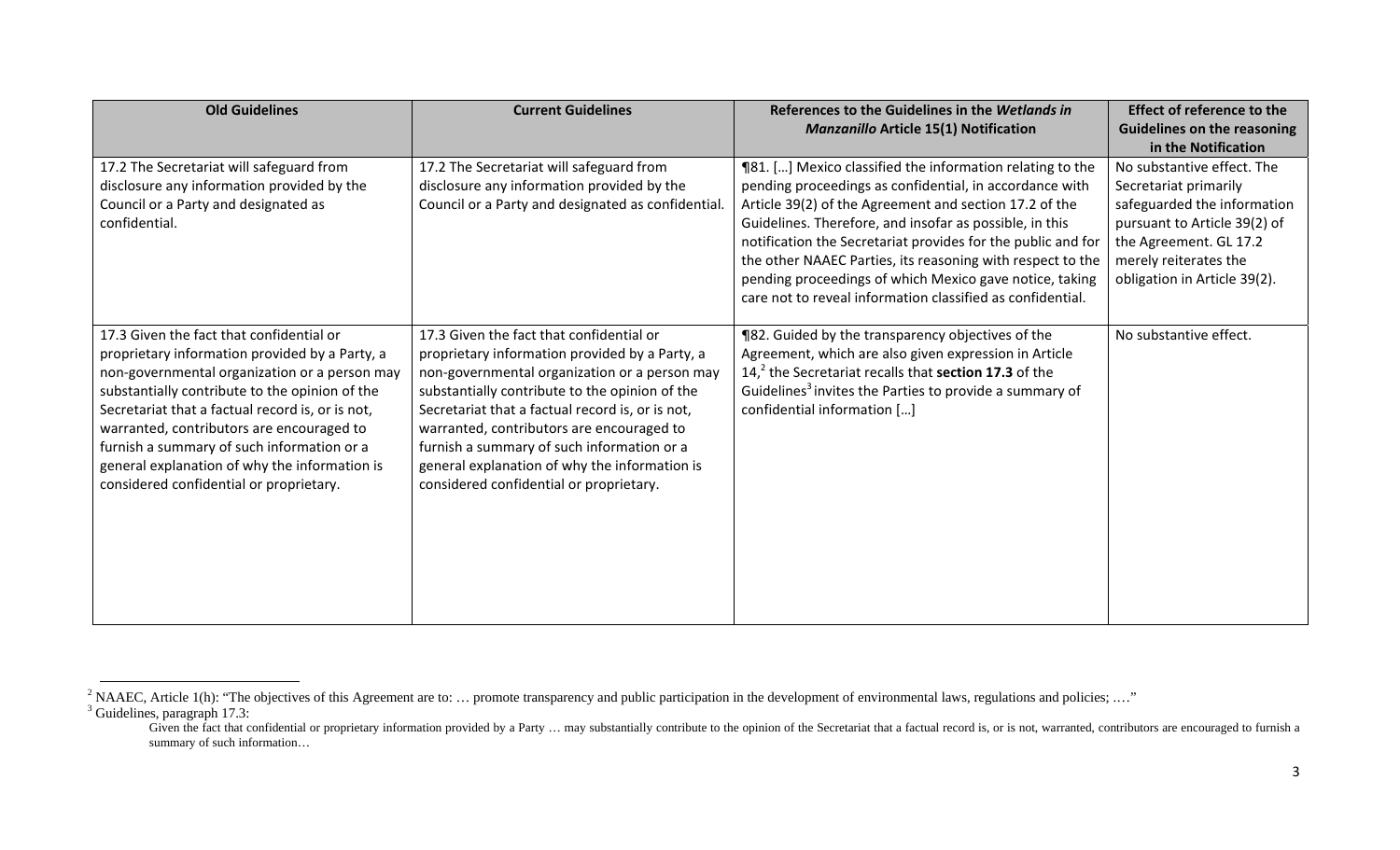| <b>Old Guidelines</b>    | <b>Current Guidelines</b> | References to the Guidelines in the Wetlands in<br><b>Manzanillo Article 15(1) Notification</b>                                                                                                                                                               | <b>Effect of reference to the</b><br><b>Guidelines on the reasoning</b><br>in the Notification |
|--------------------------|---------------------------|---------------------------------------------------------------------------------------------------------------------------------------------------------------------------------------------------------------------------------------------------------------|------------------------------------------------------------------------------------------------|
| See Guideline 10.1 above | See Guideline 10.1 above  | ¶100. In accordance with NAAEC Article 15(1) and<br>section 10.1 of the Guidelines, the Secretariat presents in<br>following an explanation of its reasoning as to why<br>submission SEM-09-002 warrants the preparation of a<br>factual record. <sup>4</sup> | No substantive effect.                                                                         |

<sup>4</sup> Guidelines, paragraph 10.1:

If the Secretariat considers that the submission, in light of any response provided by the Party or after the response period has expired, warrants developing a factual record, the Secretariat will so inform the Council. W Secretariat informs the Council that it considers that a factual record is warranted, the Secretariat will provide sufficient explanation of its reasoning to allow the Council to make an informed decision. In addition, it copy of the submission, the supporting information provided with the submission, and any other relevant information, when these items have not been provided to the Council. The Council may request further explanation of th Secretariat's reasons, which the Council will receive prior to taking its decision under Article 15(2) of the Agreement concerning whether or not a factual record will be prepared. [Emphasis added].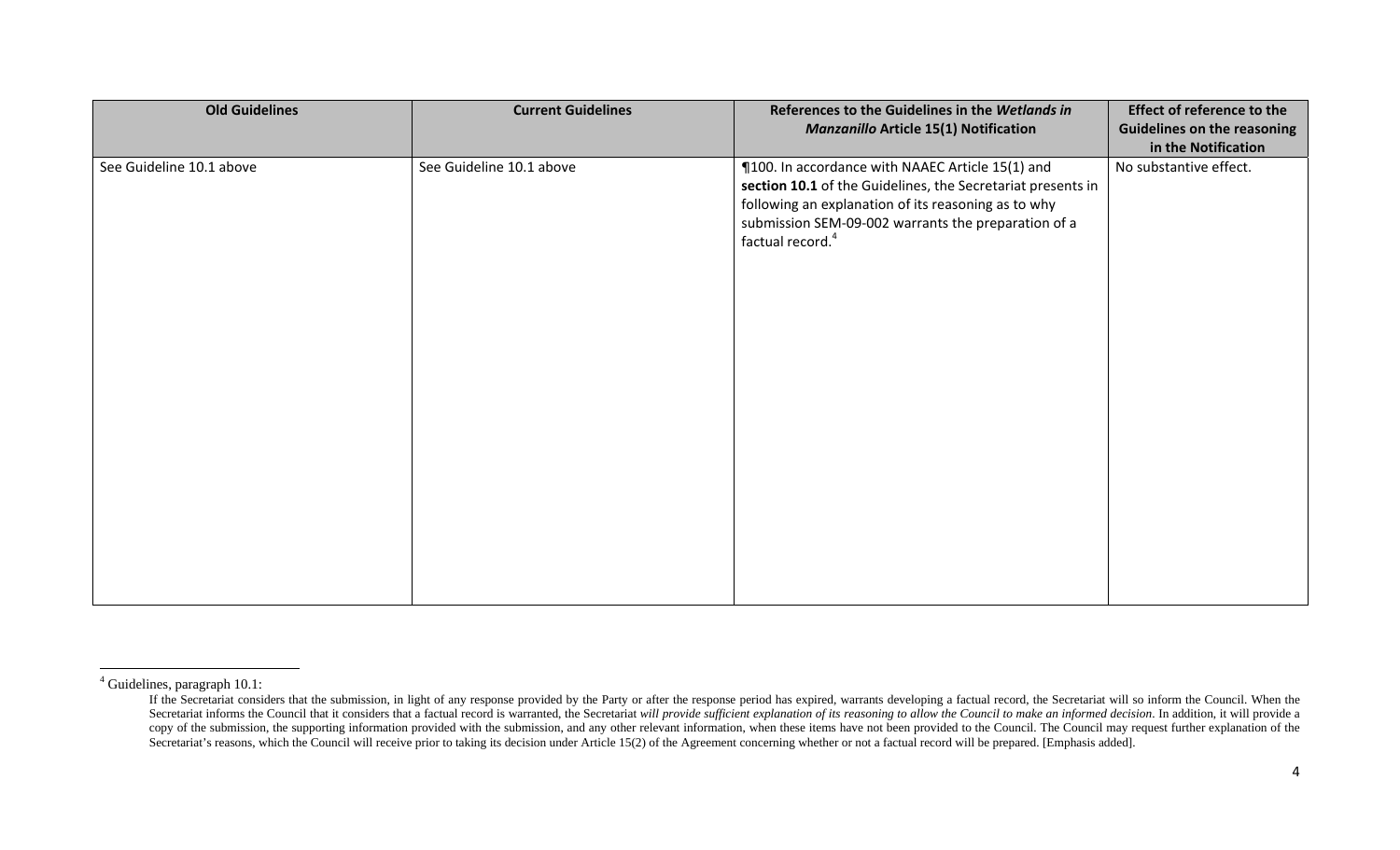| <b>Old Guidelines</b>                            | <b>Current Guidelines</b>                           | References to the Guidelines in the Wetlands in                    | <b>Effect of reference to the</b>  |
|--------------------------------------------------|-----------------------------------------------------|--------------------------------------------------------------------|------------------------------------|
|                                                  |                                                     | <b>Manzanillo Article 15(1) Notification</b>                       | <b>Guidelines on the reasoning</b> |
|                                                  |                                                     |                                                                    | in the Notification                |
| 9.5 Upon receipt of a response from the Party or | 9.5 Upon receipt of a response from the Party or    | ¶109. The Secretariat has noted that factual records are           | No substantive effect. The         |
| following the expiration of the response period, | following the expiration of the response period,    | an adequate means for presenting information to allow              | Secretariat based its              |
| the Secretariat may begin its consideration of   | the Secretariat may begin its consideration of      | the public to reach its own conclusions as to whether a            | reasoning here on practice         |
| whether it will inform the Council that the      | whether it will inform the Council that the         | Party has exercised its discretion in a reasonable manner          | dating back to 1999, rather        |
| submission warrants developing a factual         | submission warrants developing a factual record.    | and thus has, or has not, failed to effectively enforce its        | than new GL 9.5.                   |
| record.                                          | When the Party, pursuant to section 9.4 of these    | environmental law, but has refrained from applying                 |                                    |
|                                                  | guidelines, informs the Secretariat in its response | Article 45(1) to make such a determination. <sup>5</sup> The newly |                                    |
|                                                  | that its actions or inactions do not constitute a   | revised Guidelines provide a solution to the conundrum             |                                    |
|                                                  | failure to "effectively enforce its environmental   | of the Secretariat's having to draw a conclusion about the         |                                    |
|                                                  | law," as provided for under Article 45(1), the      | substance of a Party's invocation of Article 45(1).                |                                    |
|                                                  | Secretariat is to consider whether the Party has    | Guideline 9.5 now provides that the Secretariat must               |                                    |
|                                                  | included sufficient information. If the Secretariat | merely focus on whether the Party has provided                     |                                    |
|                                                  | considers that the Party response does not          | "sufficient information" in its response. In the instant           |                                    |
|                                                  | provide sufficient information, the Secretariat     | case, the Secretariat has determined that the response             |                                    |
|                                                  | may determine that the submission warrants the      | did not provide sufficient information in regard to the            |                                    |
|                                                  | development of a factual record with respect to     | Party's statement that its actions do not constitute a             |                                    |
|                                                  | the relevant matter(s).                             | failure to effectively enforce environmental law.                  |                                    |
|                                                  |                                                     |                                                                    |                                    |
|                                                  |                                                     |                                                                    |                                    |
|                                                  |                                                     |                                                                    |                                    |
|                                                  |                                                     |                                                                    |                                    |
|                                                  |                                                     |                                                                    |                                    |
|                                                  |                                                     |                                                                    |                                    |

<sup>&</sup>lt;sup>5</sup> In SEM-09-005 (*Skeena River Fishery*) Notification pursuant to Article 15(1) (12 August 2011) p. 14, <http://goo.gl/pEkiu> (viewed on 20 June 2013), the Secretariat did not opine on arguments raised by the Party that it had made "good-faith" enforcement efforts pursuant to Article 45(1), rather focused only on the probative value of information provided. Likewise, in SEM-99-002 (*Migratory Birds*), Notification pursuant to Article 15(1) (15 December 2000), p. 26, <http://goo.gl/dWkuj> (viewed on 19 August 2013), the Secretariat stated "If the Secretariat were obliged to accept at face value every assertion by a Party that it is not failing to effectively enforce its environmental laws because it qualifies for one of the Article 45(1) defenses, a Party could unilaterally force the termination of every single citizen submission simply by asserting such a defense. The effect would be the nullification of the opportunities nominally afforded by Articles 14 and 15 for citizen participation in the environmental enforcement process. Such a result would seriously undermine the utility of the submission process in promoting the Agreement's other goals, including fostering the protection and improvement of the environment in the territories of the Parties and enhancing compliance with and enforcement of environmental laws." *See also* SEM-97-006 (*Oldman River II*), Notification pursuant to Article 15(1) (19 July 1999), p. 22, <http://goo.gl/b5D4k> (viewed on 19 August 2013); and, SEM-05-003 (*Environmental Pollution in Hermosillo II*), Notification pursuant to Article 15(1) (4 April 2007), p. 24, <http://goo.gl/T3RlW> (viewed on 19 August 2013).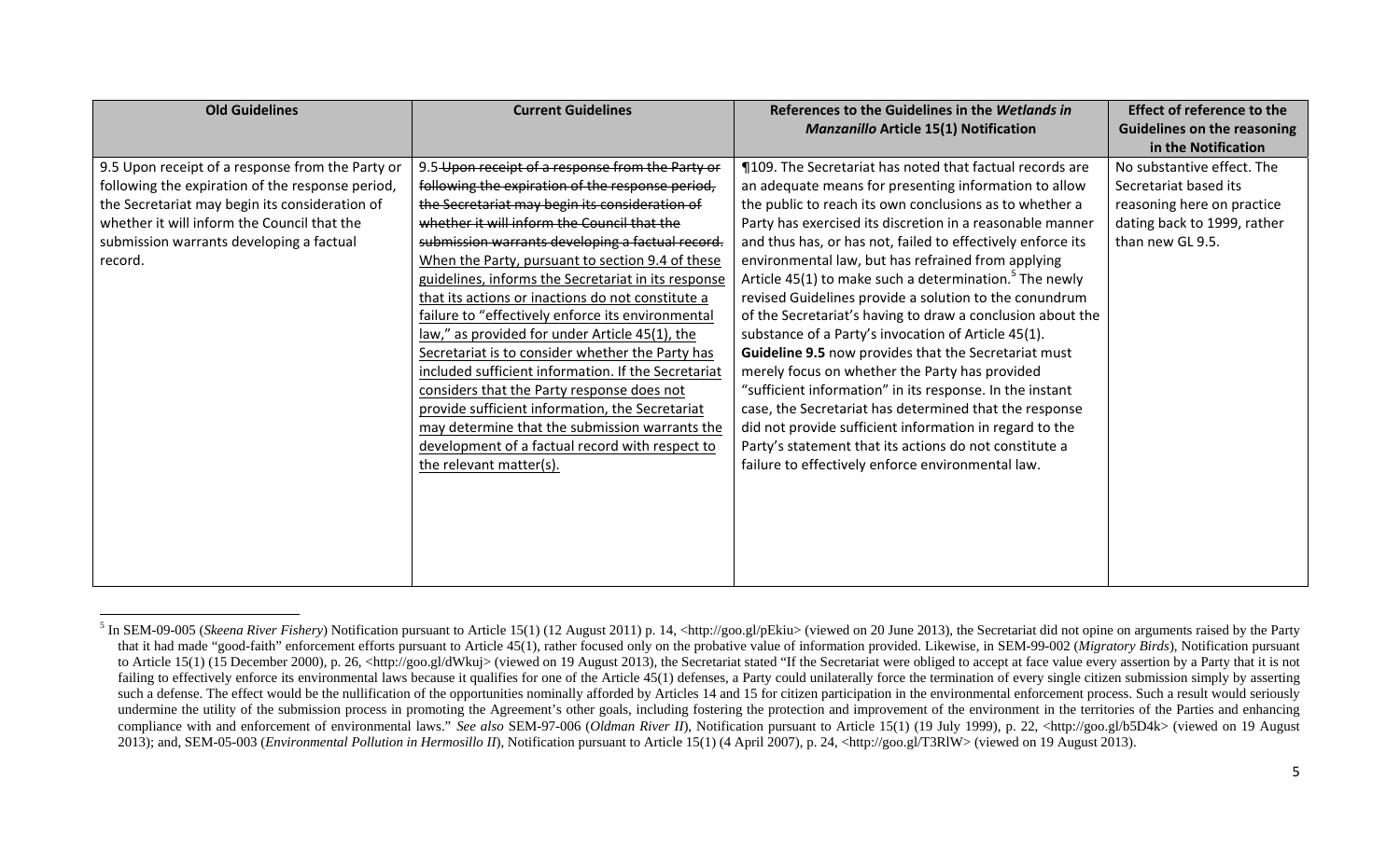| <b>Old Guidelines</b>                             | <b>Current Guidelines</b>                         | References to the Guidelines in the Wetlands in                      | <b>Effect of reference to the</b>  |
|---------------------------------------------------|---------------------------------------------------|----------------------------------------------------------------------|------------------------------------|
|                                                   |                                                   | <b>Manzanillo Article 15(1) Notification</b>                         | <b>Guidelines on the reasoning</b> |
|                                                   |                                                   |                                                                      | in the Notification                |
| 5.2 The Submitter must identify the applicable    | 5.2 The Submitter must identify the applicable    | ¶131. Guideline 5.2, in force at the time of the                     | No substantive effect.             |
| statute or regulation, or provision thereof, as   | statute or regulation, or provision thereof, as   | submission, required the Submitters to "identify the                 |                                    |
| defined in Article 45(2) of the Agreement. In the | defined in Article 45(2) of the Agreement. In the | applicable statute or regulation, or provision thereof."             |                                    |
| case of the General Ecological Equilibrium and    | case of the General Ecological Equilibrium and    | []                                                                   |                                    |
| Environmental Protection Law of Mexico, the       | Environmental Protection Law of Mexico, the       |                                                                      |                                    |
| Submitter must identify the applicable chapter    | Submitter must identify the applicable chapter or |                                                                      |                                    |
| or provision of the Law.                          | provision of the Law.                             |                                                                      |                                    |
| 6.1 Where the Secretariat determines that a       | 6.1 Where the Secretariat determines that a       | ¶132. In principle, citizen submissions "should be                   | The reference to the               |
| submission does not meet the criteria set out in  | submission does not meet the criteria set out in  | processed in a timely and efficient manner in order to               | Guideline was not central to       |
| Article 14(1) of the Agreement or any other       | Article 14(1) of the Agreement or any other       | meet the public's expectations regarding the process." <sup>b</sup>  | this part of the reasoning,        |
| requirement set out in these guidelines, with the | requirement set out in these guidelines, with the | The Secretariat finds that the reference to the final                | and in any event, the old and      |
| exception of minor errors of form contemplated    | exception of minor errors of form contemplated    | paragraph of LADSEC Article 1 is unequivocal. In further             | new Guideline 6.1 are              |
| in section 3.10 of these guidelines, the          | in section 3.10 of these guidelines, the          | consideration of this $-$ and consistent with transparency'          | identical.                         |
| Secretariat will promptly notify the Submitter of | Secretariat will promptly notify the Submitter of | and public participation principles in NAAEC- <sup>8</sup> Guideline |                                    |
| the reason(s) why it has determined not to        | the reason(s) why it has determined not to        | 6.1 does not authorize the Secretariat to terminate a                |                                    |
| consider the submission.                          | consider the submission.                          | submission based solely on a minor error of form.                    |                                    |
| No specific Guideline quoted                      | No specific Guideline quoted                      | ¶137. The Parties to the NAAEC have stated on numerous               | No substantive effect.             |
|                                                   |                                                   | occasions that the SEM process is non-adversarial, most              |                                    |
|                                                   |                                                   | recently in the revised Guidelines, and thus a submitter             |                                    |
|                                                   |                                                   | need not be, nor consult with a lawyer in order to make a            |                                    |
|                                                   |                                                   | citizen submission. <sup>9</sup>                                     |                                    |
|                                                   |                                                   |                                                                      |                                    |
|                                                   |                                                   |                                                                      |                                    |

<sup>6</sup> Council Resolution 01–06 (29 June 2001), Response to the Joint Public Advisory Committee (JPAC) Report on Lessons Learned regarding the Articles 14 and 15 Process.

<sup>&</sup>lt;sup>7</sup> NAAEC Article 1: "The objectives of this Agreement are to: ... (h) promote transparency and public participation in the development of environmental laws, regulations and policies".

<sup>&</sup>lt;sup>8</sup> NAAEC, Preamble: "**EMPHASIZING** the importance of public participation in conserving, protecting and enhancing the environment;..." [emphasis in original].

<sup>&</sup>lt;sup>9</sup> "As a fact-finding, non-adversarial procedure, the SEM process is not a dispute resolution mechanism nor can it result in a Party being required to take specific remedial action. Although filing a public submission does not require any special expertise, submissions should include an accurate and clear presentation of the relevant facts." Introduction to the Guidelines issued on 11 July 2012.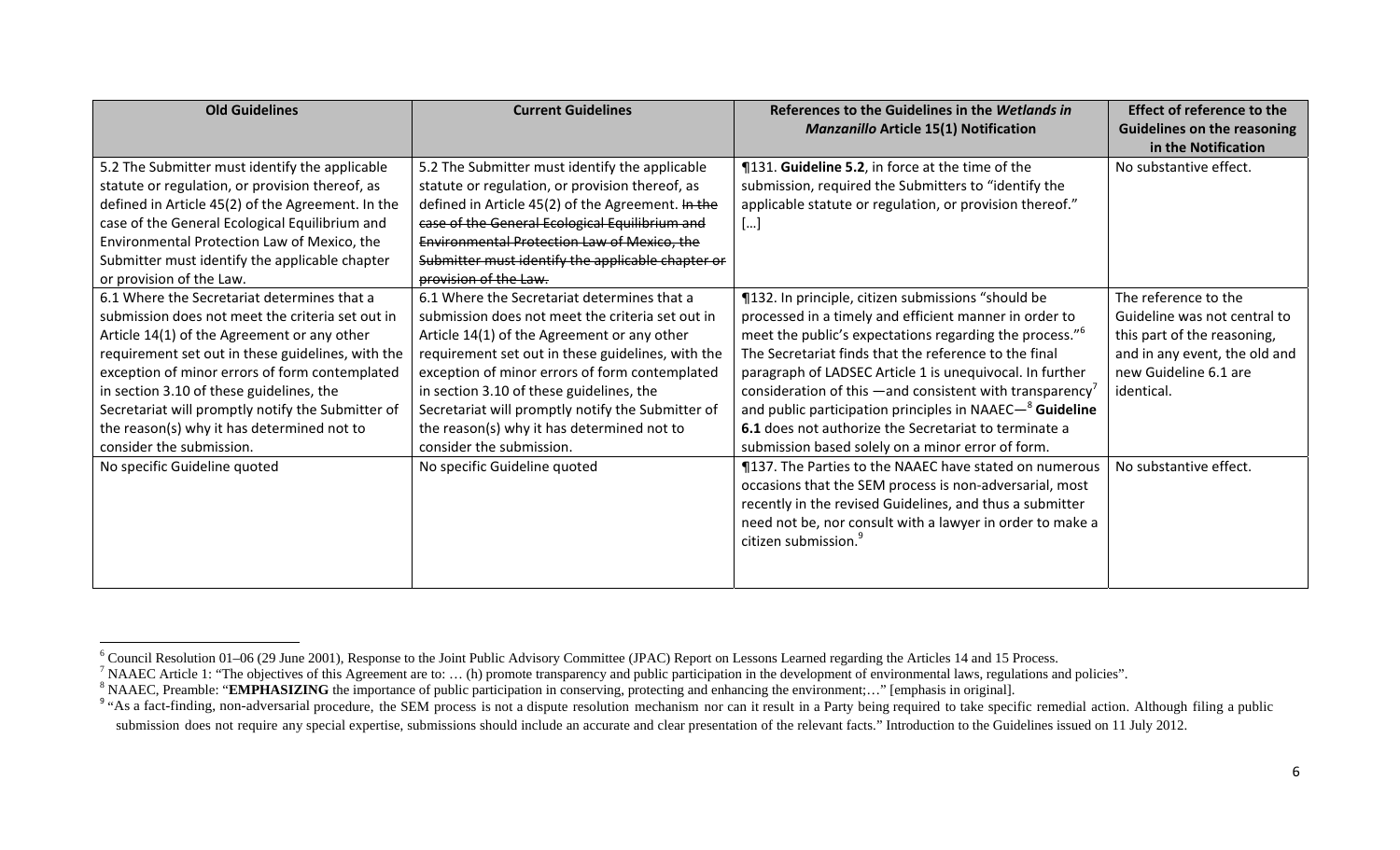| <b>Manzanillo Article 15(1) Notification</b><br>in the Notification<br>No specific Guideline quoted<br>¶139. It is evident from a perusal of the original<br>No substantive effect.<br>No specific Guideline quoted<br>submission and its revised version that the reference to<br>the last paragraph of LADSEC Article 1 was unequivocal.<br>The Secretariat confirms that the citation of the provision<br>in question conforms to the criteria of NAAEC and the<br>Guidelines and may be considered further in a factual<br>record. | <b>Old Guidelines</b> | <b>Current Guidelines</b> | References to the Guidelines in the Wetlands in | <b>Effect of reference to the</b>  |
|----------------------------------------------------------------------------------------------------------------------------------------------------------------------------------------------------------------------------------------------------------------------------------------------------------------------------------------------------------------------------------------------------------------------------------------------------------------------------------------------------------------------------------------|-----------------------|---------------------------|-------------------------------------------------|------------------------------------|
|                                                                                                                                                                                                                                                                                                                                                                                                                                                                                                                                        |                       |                           |                                                 | <b>Guidelines on the reasoning</b> |
|                                                                                                                                                                                                                                                                                                                                                                                                                                                                                                                                        |                       |                           |                                                 |                                    |
|                                                                                                                                                                                                                                                                                                                                                                                                                                                                                                                                        |                       |                           |                                                 |                                    |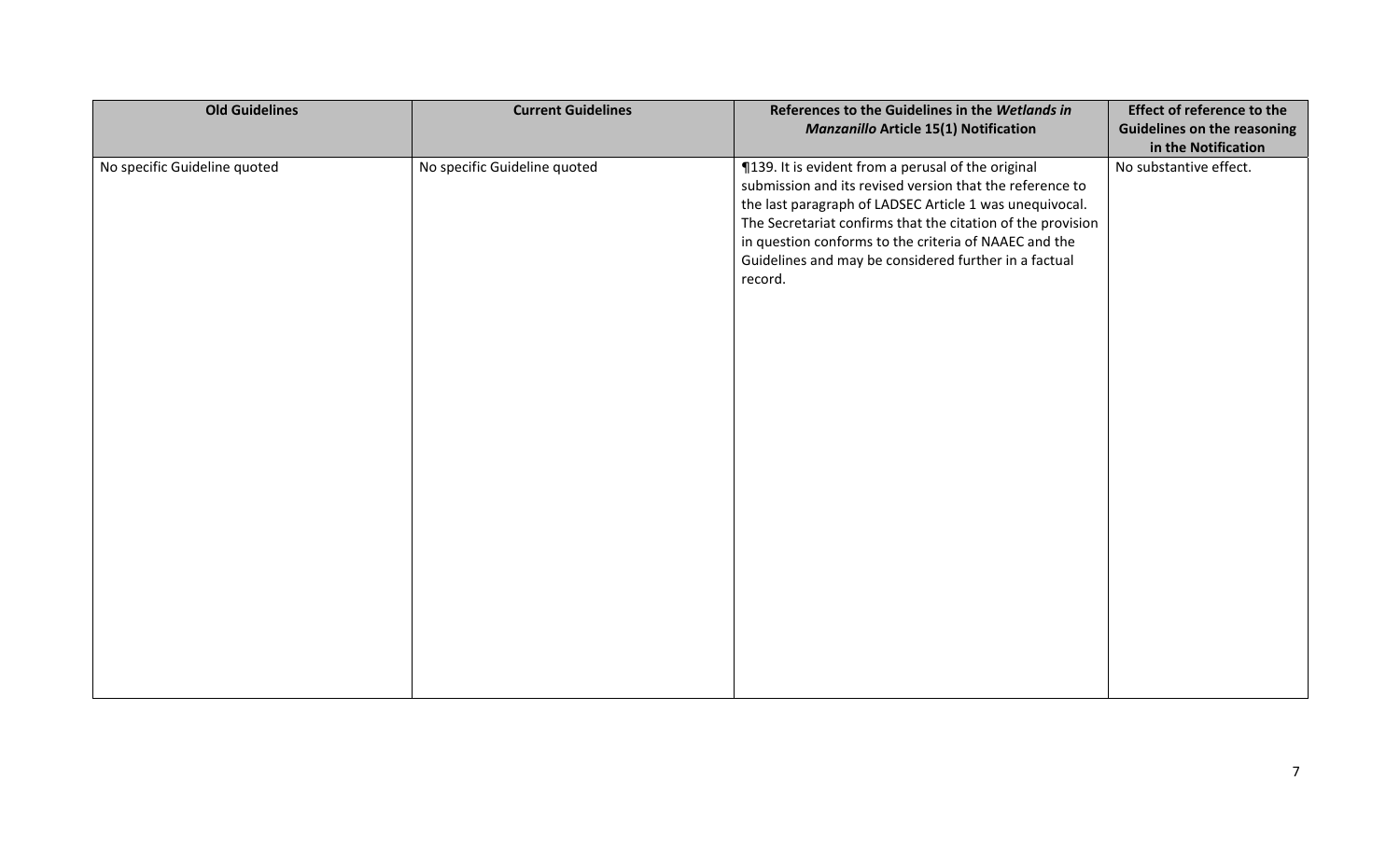| <b>Old Guidelines</b>                            | <b>Current Guidelines</b>                            | References to the Guidelines in the Wetlands in                          | <b>Effect of reference to the</b>  |
|--------------------------------------------------|------------------------------------------------------|--------------------------------------------------------------------------|------------------------------------|
|                                                  |                                                      | <b>Manzanillo Article 15(1) Notification</b>                             | <b>Guidelines on the reasoning</b> |
|                                                  |                                                      |                                                                          | in the Notification                |
| 9.6 If the Secretariat considers that the        | 9.6 If the Secretariat considers that the            | ¶178. In light of the content of the EIS-LPG and its                     | The reasoning provided here        |
| submission, in light of any response provided by | submission, in light of any response provided by     | additional information, the AIA-LPG, and Mexico's                        | is primarily based on Article      |
| the Party, does not warrant development of a     | the Party, does not warrant development of a         | response, and considering that the Submitters assert the                 | 15(1) and the Secretariat's        |
| factual record, the Secretariat will notify the  | factual record, the Secretariat will notify the      | lack of a "serious, realistic description" <sup>10</sup> of the possible | longstanding practice. Old GL      |
| Submitter and the Council of its reason(s) in    | Submitter and the Council of its reason(s) in        | impacts on the environment and the elements making up                    | 9.6 merely provided                |
| accordance with section 7.2 of these guidelines, | accordance with section 7.2 of these guidelines,     | "said ecosystems," $^{11}$ and given the lack of specificity             | administrative guidance.           |
| and that the submission process is terminated    | and that the submission process is terminated        | about which elements allegedly were not considered in                    |                                    |
| with respect to that submission.                 | with respect to that submission.                     | the environmental impact prevention and mitigation                       |                                    |
|                                                  | If, in its response under Article 14(3), the Party   | measures for the project, the Secretariat finds that the                 |                                    |
|                                                  | informs the Secretariat and explains in writing      | assertion concerning a failure to effectively enforce the                |                                    |
|                                                  | that the matter raised in the submission is the      | first paragraph of LGEEPA Article 30 in relation to the                  |                                    |
|                                                  | subject of a pending judicial or administrative      | Manzanillo LPG Project, does not warrant the                             |                                    |
|                                                  | proceeding, as defined in Article 45(3) of the       | preparation of a factual record. Pursuant to NAAEC                       |                                    |
|                                                  | Agreement, the Secretariat will proceed no           | Article 15(1) and section 9.6 of the Guidelines, the                     |                                    |
|                                                  | further with the submission and will promptly        | Secretariat therefore does not recommend the                             |                                    |
|                                                  | notify the Submitter and the Council, in writing,    | preparation of a factual record in regard to this assertion.             |                                    |
|                                                  | that the submission process is terminated            |                                                                          |                                    |
|                                                  | without prejudice to the Submitter's ability to file |                                                                          |                                    |
|                                                  | a new submission. If the Party informs and           |                                                                          |                                    |
|                                                  | provides the written explanation at any other        |                                                                          |                                    |
|                                                  | point in the submission process prior to a Council   |                                                                          |                                    |
|                                                  | instruction that a factual record be prepared, the   |                                                                          |                                    |
|                                                  | Secretariat should consider terminating the          |                                                                          |                                    |
|                                                  | process to avoid the potential for duplication or    |                                                                          |                                    |
|                                                  | interference [] the Council to prepare a factual     |                                                                          |                                    |
|                                                  | record, the Secretariat is to proceed with the       |                                                                          |                                    |
|                                                  | factual record unless Council directs otherwise.     |                                                                          |                                    |
|                                                  |                                                      |                                                                          |                                    |
|                                                  |                                                      |                                                                          |                                    |

<sup>10</sup> Revised submission, p. 7. 11 *Ibid.*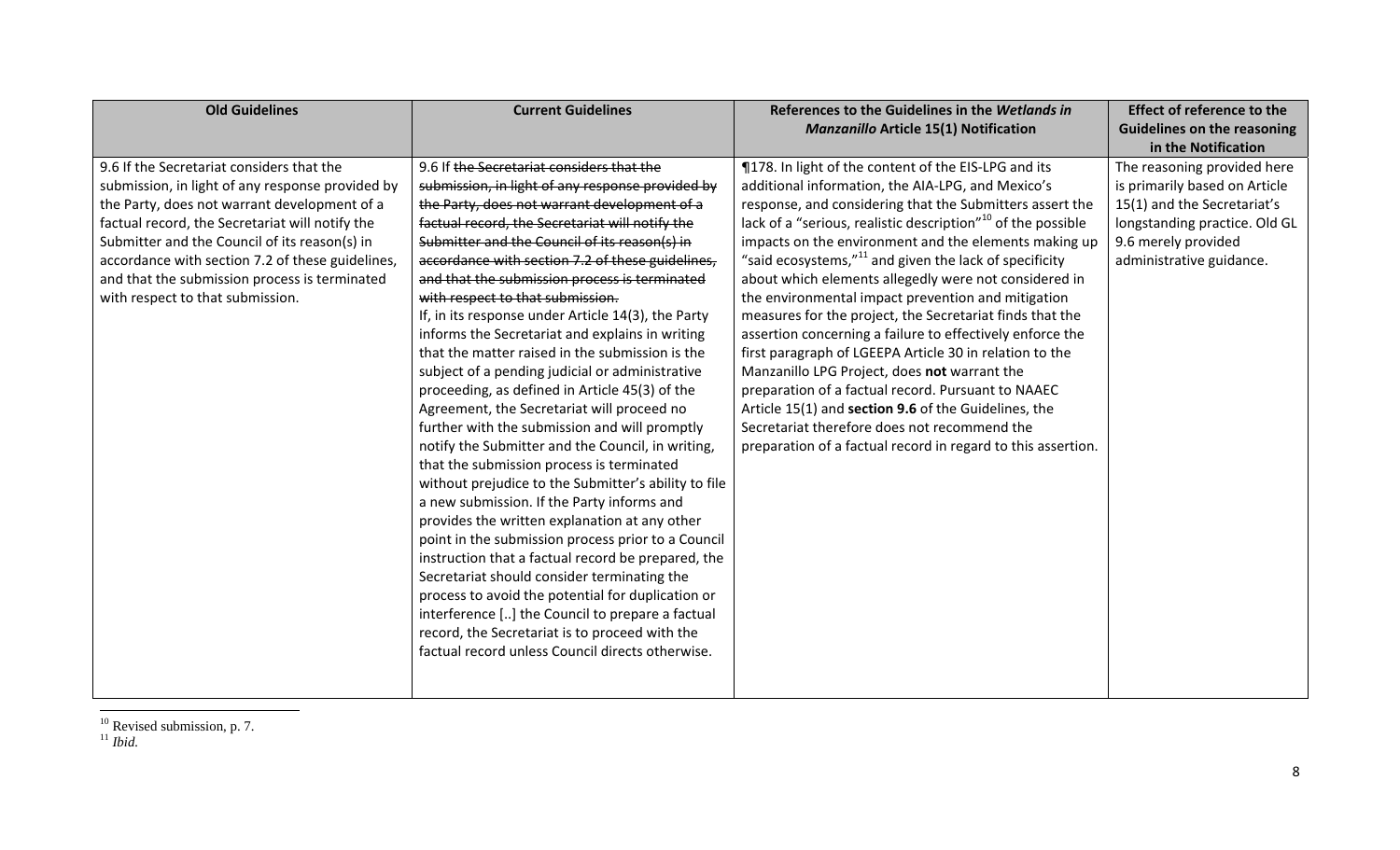| <b>Old Guidelines</b>    | <b>Current Guidelines</b> | References to the Guidelines in the Wetlands in<br><b>Manzanillo Article 15(1) Notification</b>                                                                                                                                                                                                                                                                                                                                                                                                        | <b>Effect of reference to the</b><br><b>Guidelines on the reasoning</b><br>in the Notification      |
|--------------------------|---------------------------|--------------------------------------------------------------------------------------------------------------------------------------------------------------------------------------------------------------------------------------------------------------------------------------------------------------------------------------------------------------------------------------------------------------------------------------------------------------------------------------------------------|-----------------------------------------------------------------------------------------------------|
| See Guideline 17.2 above | See Guideline 17.2 above  | ¶240. Mexico classifies the information in the<br>aforementioned response relating to the alleged failure<br>to effectively enforce REIA Article 47 in respect of<br>compliance with the conditions imposed in the AIA-LNG<br>as confidential. <sup>12</sup> Pursuant to section 17.2 of the<br>Guidelines, this notification to Council includes only<br>Mexico's assertion, that DGIRA has assessed compliance<br>with the terms and conditions of the AIA-LNG on an<br>ongoing basis. <sup>13</sup> | Old GL 17.2 reiterates the<br>prevailing obligation in<br>Article 39(2).                            |
| See Guideline 17.3 above | See Guideline 17.3 above  | FN. 152 Guidelines, paragraph 17.3:<br>Given the fact that confidential or proprietary<br>information provided by a Party  may substantially<br>contribute to the opinion of the Secretariat that a<br>factual record is, or is not, warranted, contributors are<br>encouraged to furnish a summary of such<br>information                                                                                                                                                                             | No substantive effect. This is<br>a reproduction of the<br>Guideline text for ease of<br>reference. |

<sup>&</sup>lt;sup>12</sup> Director of the Legal Affairs Coordinating Unit of Semarnat, Doc. no. 112/00004537 (14 October 2010).

 $13$  Response, (confidential version), p. 78.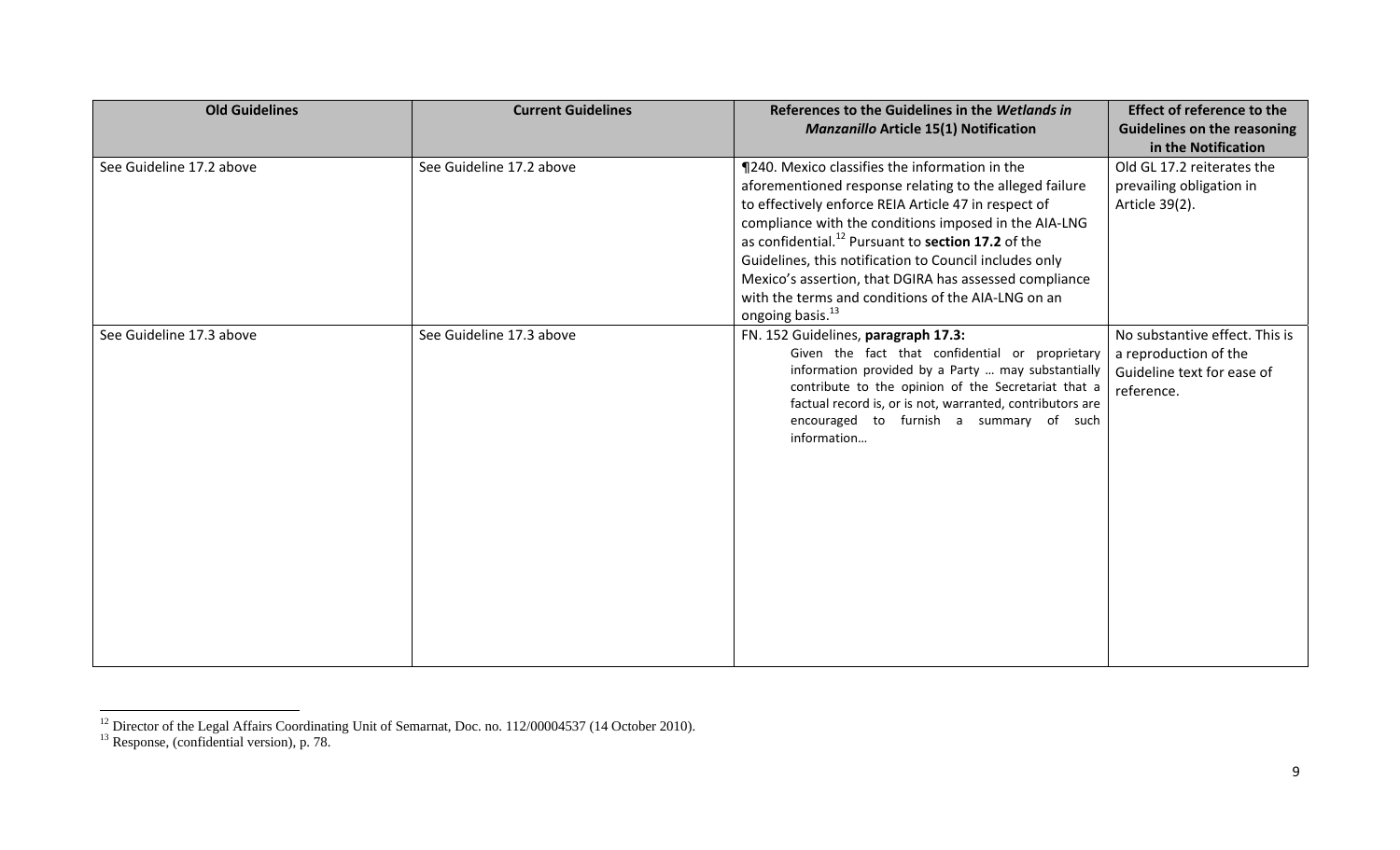| <b>Old Guidelines</b>                                                                                                                                                                                                                                | <b>Current Guidelines</b>                                                                                                                                                                                                                                                                                                | References to the Guidelines in the Wetlands in<br><b>Manzanillo Article 15(1) Notification</b>                                                                                                                                                                                                                                                                                                                                                                                                                                                                                                                                                                                                                                                                                                                                                                                                                                                                                                               | <b>Effect of reference to the</b><br><b>Guidelines on the reasoning</b><br>in the Notification      |
|------------------------------------------------------------------------------------------------------------------------------------------------------------------------------------------------------------------------------------------------------|--------------------------------------------------------------------------------------------------------------------------------------------------------------------------------------------------------------------------------------------------------------------------------------------------------------------------|---------------------------------------------------------------------------------------------------------------------------------------------------------------------------------------------------------------------------------------------------------------------------------------------------------------------------------------------------------------------------------------------------------------------------------------------------------------------------------------------------------------------------------------------------------------------------------------------------------------------------------------------------------------------------------------------------------------------------------------------------------------------------------------------------------------------------------------------------------------------------------------------------------------------------------------------------------------------------------------------------------------|-----------------------------------------------------------------------------------------------------|
| See Guideline 10.1 above                                                                                                                                                                                                                             | See Guideline 10.1 above                                                                                                                                                                                                                                                                                                 | FN 172. Guidelines, paragraph 10.1:<br>If the Secretariat considers that the submission, in light of<br>any response provided by the Party or after the response<br>period has expired, warrants developing a factual record,<br>the Secretariat will so inform the Council. When the<br>Secretariat informs the Council that it considers that a<br>factual record is warranted, the Secretariat will provide<br>sufficient explanation of its reasoning to allow the Council<br>to make an informed decision. In addition, it will provide<br>a copy of the submission, the supporting information<br>provided with the submission, and any other relevant<br>information, when these items have not been provided<br>to the Council. The Council may request further<br>explanation of the Secretariat's reasons, which the<br>Council will receive prior to taking its decision under<br>Article 15(2) of the Agreement concerning whether or<br>not a factual record will be prepared. [Emphasis added]. | No substantive effect. This is<br>a reproduction of the<br>Guideline text for ease of<br>reference. |
| 12.2 The final factual record will incorporate, as<br>appropriate, the comments of any Party. If a<br>Party so desires, its comments on the draft<br>factual record will be posted on the registry<br>referred to in section 15 of these guidelines. | 12.2 Draft and final factual records are to provide<br>an objective presentation of the facts relevant to<br>the matter(s) raised in a submission. Where draft<br>and final factual records contain information<br>collected pursuant to Article 15(4), they are to<br>include proper citation for all such information. | FN. 179 See Guideline 12.2 Regarding the Council's<br>admonitions see for example: SEM-04-007 (Quebec<br>Automobiles) Council Resolution 06-07 (14 June 2006)<br>which reads: []                                                                                                                                                                                                                                                                                                                                                                                                                                                                                                                                                                                                                                                                                                                                                                                                                              | No substantive effect.                                                                              |